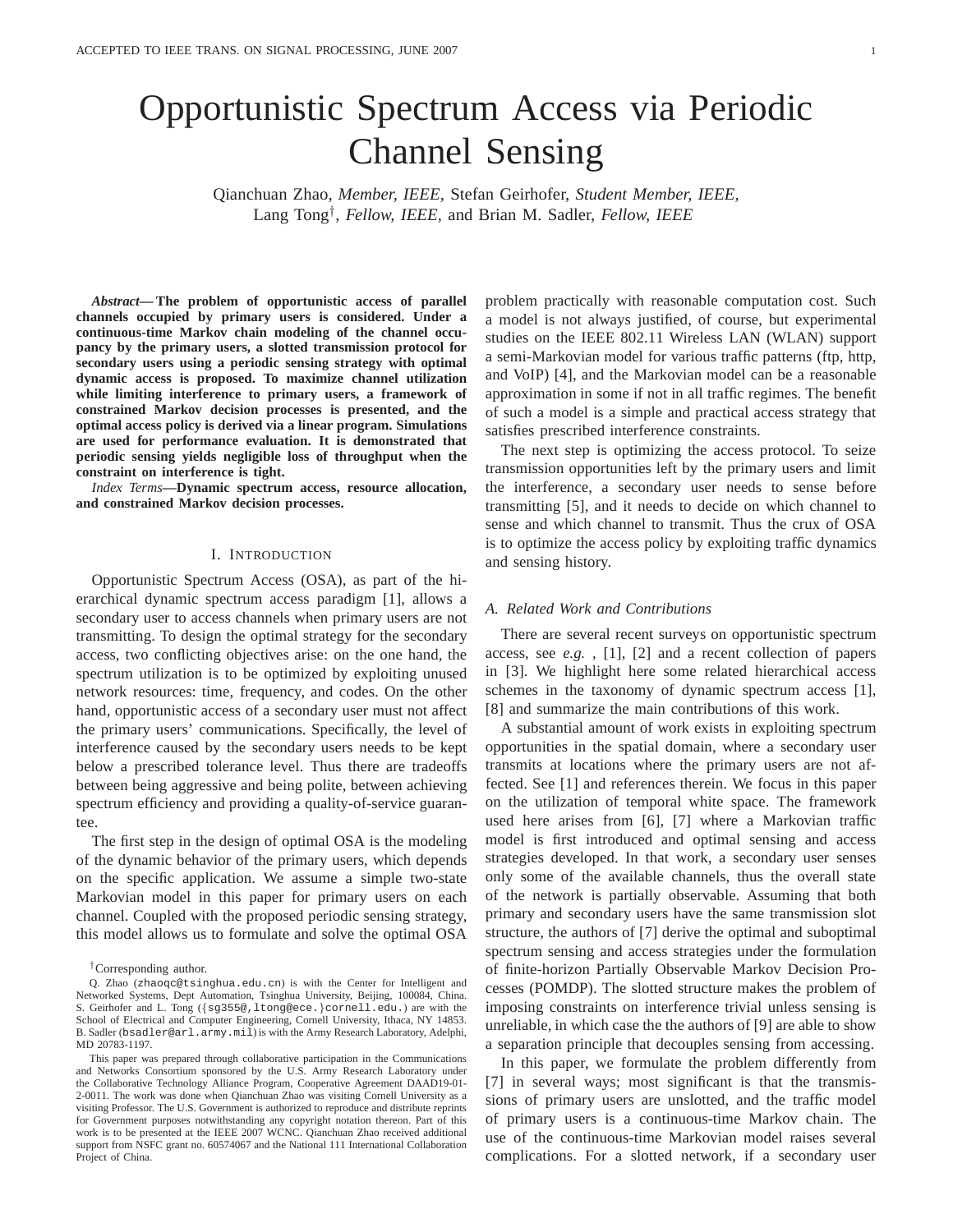correctly senses the channel to be idle, then the transmission of the secondary user will not cause interference to the primary user (assuming of course perfect slot synchronization). For the unslotted network considered here, however, there is always a chance that the transmission of the secondary user interferes that of the primary user since the primary user may start to transmit at any time<sup>1</sup>. Therefore, the problem of finding the optimal access policy under interference constraints is nontrivial.

The optimization and sensing strategies proposed in this paper are also quite different from those in [7]. Zhao *et al.* in [7] develop the optimal policy under the finite-horizon POMDP formulation that has a complexity growing exponentially with the duration of the transmission. Here we consider an infinitehorizon optimization where the complexity does not grow with the length of the transmission. Note that the corresponding infinite-horizon POMDP problem is much more complicated [11], [12].

The main contributions of this paper are as follows. Assuming that multiple primary user channels evolve independently as continuous-time Markov chains, we propose an access scheme referred to as Periodic Sensing Opportunistic Spectrum Access (PS-OSA). The key idea of PS-OSA is to remove the partial observability by sensing the available channels periodically. While restricting to periodic sensing is suboptimal in general, the proposed scheme significantly reduces the complexity required by the optimal OSA proposed in [7] under the POMDP framework. When constraints on interference levels are imposed, we are able to formulate the problem as a constrained Markov decision process (CMDP) [15] and solve for the optimal policy via a linear program. A slight generalization is needed, however, because of the periodicity of the induced Markov chain. Simulation examples are presented to demonstrate a number of properties of the proposed approach, including its performance gap to the optimal (fully observable) scheme and the robustness of the algorithm against parameter perturbation. It is shown that when the constraints on interference are tight, the performance loss of PS-OSA is negligible.

#### *B. Organization and Notation*

This paper is organized as follows. The system model is introduced in Section [II.](#page-1-0) The periodic sensing strategy is described in Section [III](#page-2-0) where we specify the sensing protocol and give the mathematical description of the Markovian system induced by the sensing protocol. Properties of the Markov chain are also provided. Next we present the optimal PS-OSA in Section [IV.](#page-3-0) Actions, rewards, and costs are defined first followed by the formulation of the MDP problem. A solution based on linear programming is then presented. In Section [VI,](#page-5-0) we present simulation examples aimed at illustrating the performance and the robustness of the proposed algorithm. The paper concludes by summarizing our results and stating the limitations and future directions.

Notations used in this paper are mostly standard and summarized in the Appendix. In general, random variables are capitalized and their realizations are in lower case. In addition, the indicator function of a set X is denoted as  $1<sub>x</sub>$ 

# II. SYSTEM MODEL

<span id="page-1-0"></span>Assume that there are  $N$  parallel channels (indexed from 0 to  $N - 1$ ) available for transmissions by the primary and secondary users. Consider a hierarchical access scheme in which the primary users access these channels according to a certain protocol (scheduled or random access) and a secondary user tries to access one of the  $N$  channels opportunistically.

We assume that the occupancy of each channel by a primary user evolves independently according to a homogeneous continuous-time Markov chain with idle  $(X_i = 0)$  and busy  $(X<sub>i</sub> = 1)$  state, respectively. This is motivated by unslotted transmissions of WLANs. Experimental results indicate that the traffic of WLAN users can be adequately modeled as a continuous-time semi-Markov process [10], [13], [14]. We note that the simplifying Markovian assumption, though not necessarily accurate across the entire traffic regime, seems to have a reasonably good fit with measurement data [10].

Due to the Markovian assumption, the holding times are exponentially distributed with parameters  $\lambda_i^{-1}$  for the idle and  $\mu_i^{-1}$  for the busy states, respectively. We stress that the primary system is *not* slotted; primary users can access the channel at any time.

In contrast to the primary users, the secondary user employs a slotted communication protocol (consider Bluetooth as a practical example). In each slot the secondary user (i) senses one of the  $N$  channels at the beginning of the slot, (ii) uses the sensing result to decide if and in which channel to transmit, and (iii) receives an acknowledgement by the secondary receiver if the transmission is successful.

The proposed scheme can easily be generalized to cases when the sensing of and the transmission across multiple channels is possible. For ease of presentation, we restrict ourselves to single channel sensing and transmission in this paper, which gives rise to the partial observability of the Markov process. Such a restriction can occur with existing hardware, so the OSA solution for this case can potentially be implemented with legacy systems.



<span id="page-1-1"></span>Fig. 1. System block diagram.

A block diagram of the system is shown in [Figure 1.](#page-1-1) The signal captured by the antenna is passed through an analog front end and sampled within the sensing block. A decision

<sup>&</sup>lt;sup>1</sup>We assume that primary users do not backoff due to secondary user transmissions. This might be a restrictive assumption if primary users employ random rather than scheduled access protocols.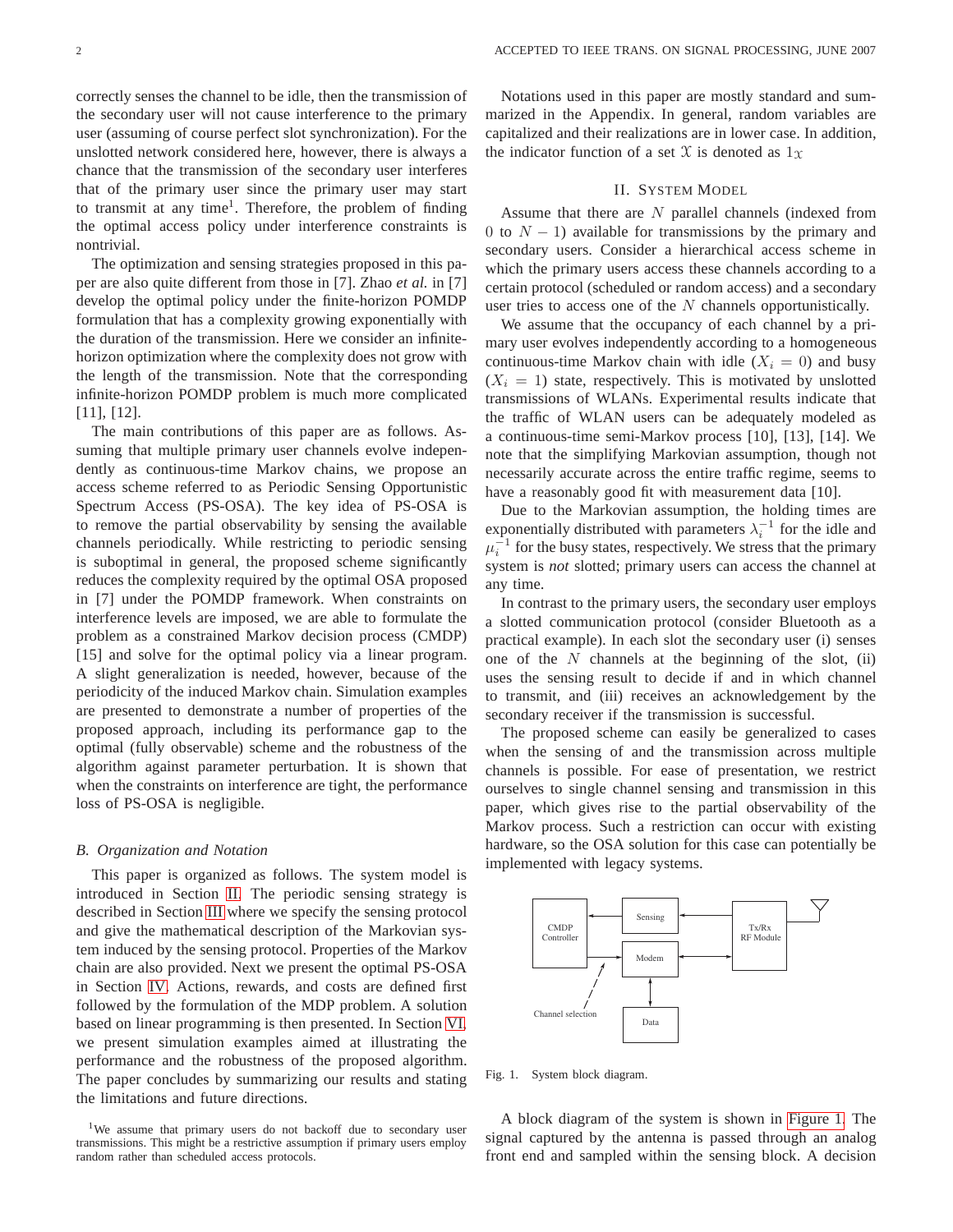is made on whether the primary user is present, and this sensing result is passed on to a controller that decides whether it is safe to transmit (and if yes, in which channel). If a transmission occurs, the secondary user's data are fed to the transmit modem which in turn interfaces the analog front end.

We assume that synchronization is maintained between the secondary sender and receiver. Indeed, periodic sensing simplifies synchronization since sender and receiver need not coordinate their sensing pattern. If the sensor readings (busy or idle) are the same at the secondary user sender and receiver, synchronization is maintained by using the same random seed. When the sender and receiver have different sensing results, there is a probability that the transmitter and the receiver will tune to different channels, and the ensuing transmission of course fails. The lack of acknowledgement, on the other hand, makes both ends aware that a sensing error occurred in the previous slot. They can then set the previous sensing result to a predetermined value. Additionally, acknowledgements and signaling information can be multiplexed with data to ensure synchronization. The implementation details are not considered in this paper, although we do provide simulation results that include cases when sensing errors occur.

# III. PERIODIC SENSING OPPORTUNISTIC SPECTRUM **ACCESS**

<span id="page-2-0"></span>We assume that the secondary user cannot sense all channels at the same time. This is motivated by the need of developing access protocols without adding an additional multi-channel sensor to receivers. On the other hand, this assumption makes the problem of finding an optimal access strategy challenging since the state of the system at any time is only *partially observed*. In this paper, we render the problem tractable by postulating a periodic sensing approach, referred to as Periodic Sensing Opportunistic Spectrum Access (PS-OSA). We thus decouple the sensing and the access parts of the problem. While imposing a periodic sensing strategy is in general suboptimal, it leads to a fully observable Markov Decision Process and simplifies the optimal protocol design considerably.

#### *A. Sensing and Transmission Structures of PS-OSA*

We describe here the PS-OSA protocol for the secondary user, leaving the optimization of the protocol to Section [IV.](#page-3-0)

Recall that the secondary user operates in a slotted fashion. The sensing protocol is periodic with period  $N$  equal to the number of available channels.<sup>2</sup> The access protocol, on the other hand, depends on the sensing result and is not periodic.

Figure [2](#page-2-1) illustrates the sensing and transmission events of the secondary user. Each protocol period contains  $N$  slots. Without loss of generality, we can assume that the secondary user senses the channel in an increasing order, starting from the smallest index (say channel 0). At the beginning of each slot, the secondary user senses the channel. Based on this and all past sensing results, the secondary user takes an



<span id="page-2-1"></span>Fig. 2. Sensing and transmission structure for an  $N = 4$  channel system.

action of either transmitting on one of the  $N$  channels or not transmitting at all. Notice that we allow the secondary user to transmit in a different channel from that it has just sensed. See the third slot in Figure [2.](#page-2-1)

#### *B. Induced Markov chain*

We derive in this section the Markovian structure for PS-OSA. At the beginning of the k-th slot,  $I_k \triangleq [kT_s, (k+1)T_s]$ , channel  $q = k \mod N$  is sensed, where  $T_s$  denotes the slot size, and 'mod' denotes the modulus operation.

With periodic sensing, after sensing is completed in the  $k$ -th slot  $I_k$ , we define an N-dimensional vector random process  $\mathbf{Z}(k) = [Z_0(k), \cdots, Z_{N-1}(k)]^T$  by

$$
Z_i(k) = \begin{cases} X_i(kT_s), & \text{if } i = k \text{ mod } N, \\ Z_i(k-1), & \text{otherwise} \end{cases}
$$
 (1)

<span id="page-2-2"></span>for  $i = 0, 1, \ldots, N - 1$  with  $k = N, N + 1, \ldots$  as its discrete time index. Here N is the number of channels, and  $\mathbf{Z}(k)$ contains the sensing results of the most recent  $N$  slots. When sensing is active in channel i, the *i*-th component of  $\mathbf{Z}(k)$  is updated with the measurement of the state of  $i$ -th channel at the beginning of time slot  $I_k$ .

The Markov chain that describes the observed process also depends on the "age" (in terms of number of slots) of sensing result for channel *i*. Let  $q \triangleq k$  mod *N* be the position of the slot in the current the  $N$ -slot protocol period. If channel  $i$  is sensed in slot k, then the sensing result has the age of  $\tau(i,k) = 0$ . In the  $(k + 1)$ th slot, the next channel is sensed, and the age of the sensing result for channel i is  $\tau(i, k) = 1$ . In general

$$
\tau(i,q) \stackrel{\Delta}{=} (N+q-i) \bmod N \tag{2}
$$

We are now ready to state the Theorem that gives the Markov chain description of the observed traffic dynamics.

<span id="page-2-3"></span>*Theorem 3.1:* Consider the N parallel channels with traffic modeled by independent binary-state continuous-time Markov chains. For channel i, let  $\lambda_i^{-1}$  be the mean holding time for chains. For channel *i*, let  $\lambda_i$  be the mean holding time for state 0 and  $\mu_i^{-1}$  for state 1, and denote the transition rate (generator) matrix by

$$
\mathbf{Q}_i \stackrel{\Delta}{=} \begin{pmatrix} -\lambda_i & \lambda_i \\ \mu_i & -\mu_i \end{pmatrix}, \quad i = 0, \cdots, N-1.
$$
 (3)

Then the vector process  $\mathbf{Z}(k)$ ,  $k = N, N + 1, \dots$ , defined in [\(1\)](#page-2-2) is a discrete-time Markov chain. Let  $q' \triangleq (k + 1) \text{ mod } N$ 

 $2$ The proposed scheme applies easily to the case when the protocol period is greater than N.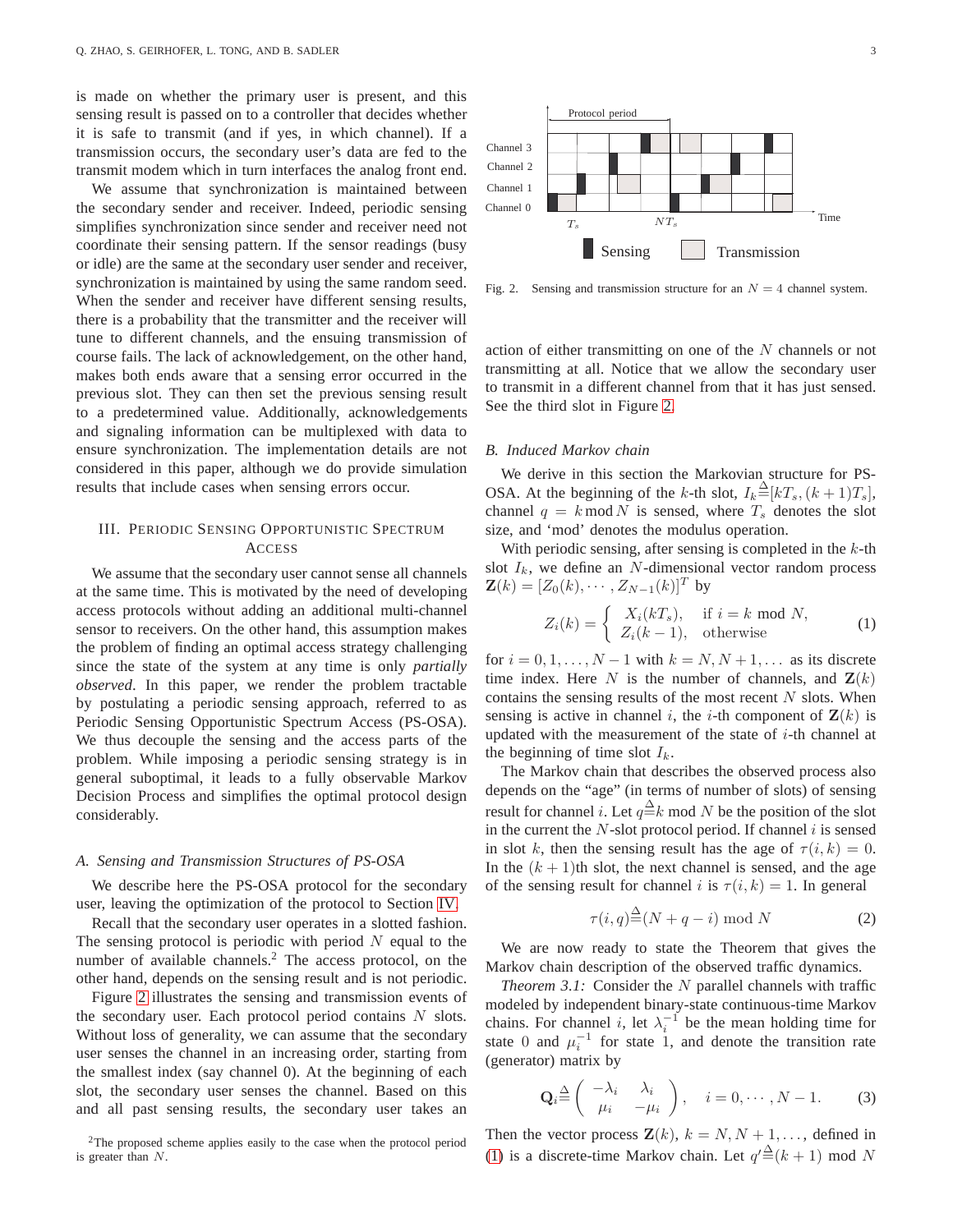be the channel sensed in slot  $k + 1$ . The transition probability of  $\mathbf{Z}(k)$  is given by

$$
\Pr(\mathbf{Z}(k+1) = \mathbf{z}'|\mathbf{Z}(k) = \mathbf{z})
$$
\n
$$
= \begin{cases}\n[\exp(\mathbf{Q}_{q'}NT_s)]_{(z_{q'}, z'_{q'})} & \text{if } z'_i = z_i, \forall i \neq q' \\
0 & \text{otherwise}\n\end{cases} (4)
$$

where  $[\exp(\mathbf{Q}_{q'}NT_s)]_{(z_{q'},z'_{q'})}$  is the transition probability of chain  $X_{q'}$  (over time  $NT_s$ ) from state  $z_{q'}$  to  $z'_{q'}$ . Proof. See appendix.

The periodicity of the Markov chain comes naturally from the periodic sensing employed in PS-OSA. Since every state of  $\mathbf{Z}(k)$  is recurrent and  $\Pr(\mathbf{Z}(k+1)|\mathbf{Z}(k))$  depends only on q, we also have the following theorem.

*Theorem 3.2:* The process  $\mathbf{Z}(k)$  is irreducible and periodic with period N. For each  $q = 0, 1, \ldots, N - 1$ , the process  $\mathbf{Z}(pN+q), p = 1, 2, \ldots$ , has the stationary distribution

<span id="page-3-4"></span>
$$
f_q(\mathbf{z}) = \prod_{i=0}^{N-1} (1_{[z_i=0]}v_i(0) + 1_{[z_i=1]}v_i(1)), \qquad (5)
$$

<span id="page-3-3"></span>where  $1_{[1]}$  denotes the indicator function and

$$
v_i(0) = \frac{\mu_i}{\lambda_i + \mu_i}, \quad v_i(1) = \frac{\lambda_i}{\lambda_i + \mu_i}.
$$
 (6)

<span id="page-3-0"></span>Proof. See appendix.

# IV. OPTIMAL PS-OSA

Having characterized the Markov chain induced by the primary user and the adopted slot structure for the secondary user, we need to add a control dimension to our problem. Specifically, after each sensing operation, we can either choose to transmit in one of the  $N$  channels or, alternatively, not transmit at all. In this section, we formulate the decision problem of the secondary user as a Constrained Markov Decision Process (CMDP). We start with specifying actions and rewards, introduce throughput and interference, and finally convert the CMDP to an equivalent linear programming (LP) problem.

#### *A. Actions and rewards*

Let the action chosen in slot  $I_k$  under policy  $\pi$  be denoted as  $A_k \in \mathcal{A} = \{-1, 0, \ldots, N-1\}$ ; choosing  $A_k \geq 0$  symbolizes transmission in the  $A_k$ -th channel whereas  $A_k = -1$  means no transmission.

If we choose to transmit, we accrue a reward when the transmission is successful or incur a cost otherwise. For simplicity, we assume here that an unsuccessful transmission incurs cost only if there is a collision with the primary user. (One can, of course, include cases when the transmission is not reliable even in the absence of collision.) It is stressed that even if a channel has just been sensed idle, a collision can still occur since the primary user's medium access is *not* slotted.

Let us define the reward  $r(\mathbf{z}, a, k)$  accrued by a successful transmission in slot k with sensing result z and action  $A_k = a$ as

$$
r(\mathbf{z}, a, k) \stackrel{\Delta}{=} \begin{cases} \Pr(X_a(t) = 0, \forall t \in I_k | \mathbf{Z}(k) = \mathbf{z}) & a \ge 0 \\ 0 & a < 0 \end{cases} \tag{7}
$$

Note that the above reward is the (conditional) mean successful rate. Analogously, we can define the cost of choosing action a as

$$
c(\mathbf{z}, a, k) = \begin{cases} 1 - r(\mathbf{z}, a, k) & a \ge 0 \\ 0 & a < 0 \end{cases}, \quad (8)
$$

<span id="page-3-1"></span>which is the probability that the transmission leads to a collision with the primary user. The following theorem gives the expression of reward (also for the cost through [\(8\)](#page-3-1)).

<span id="page-3-5"></span>*Theorem 4.1:* The immediate reward in the k-th slot can be analytically evaluated by

$$
r(\mathbf{z}, a, k) = \begin{cases} g(\mathbf{z}, k \mod N, a), & a \ge 0 \\ 0, & a = -1 \end{cases}
$$
 (9)

where

$$
g(\mathbf{z}, q, i) \stackrel{\Delta}{=} \exp(-\lambda_i T_s) \left[ \exp(\mathbf{Q}_i \tau(i, q) T_s) \right]_{(z_i, 0)}.
$$
 (10)  
Proof. See appendix.

It is worthwhile to note the special case where  $a \geq 0$  and channel a is sensed at  $kT_s$ , i.e.,  $\tau(a, k) = 0$ . In this case, we have

$$
r(\mathbf{z}, a, k) = 1_{[z_a=0]} \exp(-\lambda_a T_s). \tag{11}
$$

That is, when  $z_a = 0$  and we transmit in channel a, the immediate reward will be  $\exp(-\lambda_a T_s)$ ; when  $z_a = 1$  and we transmit in channel a, no reward will be obtained.

## *B. The CMDP formulation*

Here we aim to maximize the throughput of the secondary system while abiding by hard constraints on the level of interference. Mathematically, we can formulate this goal as maximizing the average number of successful transmissions (of the secondary user),

$$
J(\pi) = \lim_{K \to \infty} \frac{1}{K} \sum_{k=1}^{K} \mathcal{E}_{\pi}(r(\mathbf{Z}(k), A_k, k)), \qquad (12)
$$

where the expectation is taken over the probability distribution induced by a policy  $\pi$ .

At the same time, we have to abide by the constraints on interference to individual primary users. Since the interference only occurs when the secondary user is attempting to transmit in a time slot where the channel is not empty, under policy  $\pi$ and for the primary user in channel  $i$ , we define the asymptotic ratio of collision and successful transmission slots of the primary user as a measure for the degree of the interference due to the presence of the secondary user. In particular,

$$
C_i(\pi) \stackrel{\Delta}{=} \lim_{K \to \infty} \frac{\sum_{k=1}^K \mathbb{E}[c(\mathbf{Z}(k), i, k) \Pr(A_k = i | \pi, \mathbf{Z}(k), k)]}{\mathbb{E}(B_i(K))}
$$
\n(13)

where  $B_i(K)$  is the total number of slots occupied by the primary user in channel i up to time  $KT_s$ , and  $Pr(A_k =$  $i|\pi, \mathbf{Z}(k), k$ , the probability that channel i is chosen by policy  $\pi$  for the secondary user to transmit, given sensing result  $\mathbf{Z}(k)$ at time  $kT_s$ .

<span id="page-3-2"></span>The stochastic optimization problem is thus

$$
\max_{\pi} J(\pi) \tag{14}
$$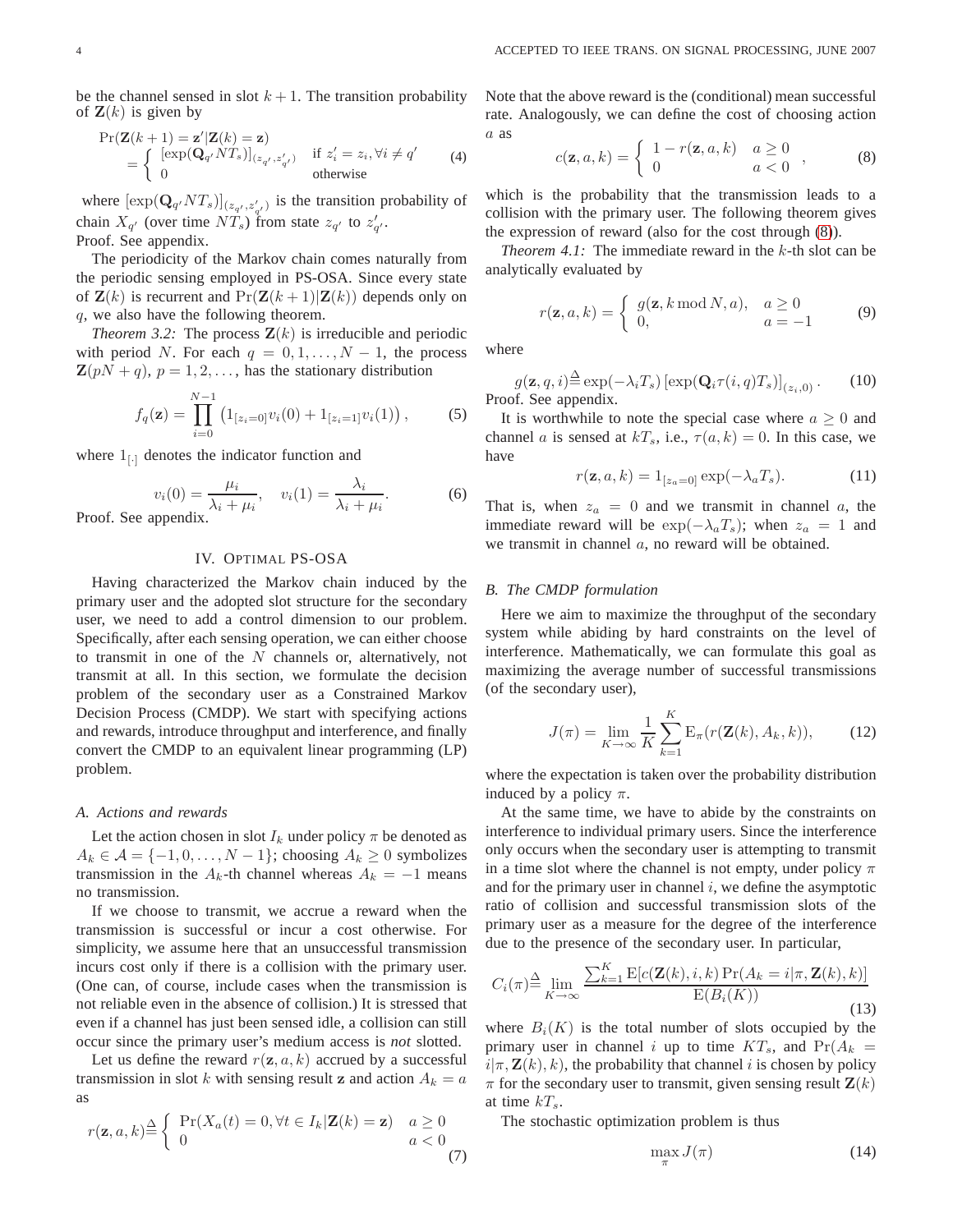<span id="page-4-0"></span>subject to

$$
C_i(\pi) \le \gamma_i, \quad \forall i \in \{0, \dots, N-1\}
$$
 (15)

where  $0 \leq \gamma_i \leq 1$  are given constants.

The problem thus falls into the category of constrained Markov decision processes (CMDPs) [15], [16] and can be solved by a linear program as will be shown in the next section. It is well known that the optimal solution to a CMDP is, in general, randomized. The policy  $\pi$  is thus represented by a mapping from the set of observations **z** and  $q = k \text{ mod } N$  to the probability that we choose action  $i$ .

Notice that our problem is a special type of CMDP in the sense that the underlying Markov chain  $\mathbf{Z}(k)$  is not affected by the actions chosen by the decision maker<sup>3</sup>. As a CMDP, it is special also because the rewards  $r(\mathbf{z}, a, k)$  and costs  $c(\mathbf{z}, a, k)$ at each  $k$  are not time independent, instead, they are periodic. Using a similar argument as in [16], it can be shown that our CMDP problem always has an optimal solution.

# *C. Linear Programming Solution*

In this subsection, we will provide a linear programming solution to the CMDP problem formulated above in Equations [\(14\)](#page-3-2) and [\(15\)](#page-4-0).

Let the probability that we choose action  $i \geq 0$  based on z and q be denoted by  $\beta_{q,i}(\mathbf{z})$ . No transmission takes place with probability  $\beta_{q,-1}(\mathbf{z}) = 1 - \sum_{i=0}^{N-1} \beta_{q,i}(\mathbf{z})$ . We first define a linear programming problem as follows:

$$
\max_{\beta} \frac{1}{N} \sum_{q=0}^{N-1} \sum_{\mathbf{z} \in \mathcal{B}^N} f_q(\mathbf{z}) \sum_{i=0}^{N-1} g(\mathbf{z}, q, i) \beta_{q,i}(\mathbf{z}) \qquad (16)
$$

<span id="page-4-2"></span><span id="page-4-1"></span>subject to

$$
\sum_{q=0}^{N-1} \sum_{\mathbf{z} \in \mathcal{B}^N} \frac{f_q(\mathbf{z})(1 - g(\mathbf{z}, q, i))\beta_{q,i}(\mathbf{z})}{N(1 - v_i(0) \exp(-\lambda_i T_s))} \le \gamma_i, \quad \forall i \qquad (17)
$$

$$
\sum_{a \in A} \beta_{q,a}(\mathbf{z}) = 1, \forall q, \mathbf{z}, \quad \beta_{q,i}(\mathbf{z}) \in [0, 1], \forall q, \mathbf{z}, a \qquad (18)
$$

where  $f_q(z)$  is the stationary distribution defined in [\(5\)](#page-3-3).

<span id="page-4-4"></span>We can establish the following theorem.

*Theorem 4.2:* The linear programming problem in [\(16\)](#page-4-1)-[\(18\)](#page-4-2) is equivalent to the CMDP problem in [\(14\)](#page-3-2)-[\(15\)](#page-4-0). Proof. See appendix.

Once the solution  $\beta = (\beta_{q,a}(\mathbf{z}), a \in \mathcal{A}, q \in \{0, 1, \dots, N - \}$  $1$ ,  $z \in \mathcal{B}^{N}$ ) has been obtained for this linear program, the secondary user stores it as a table. The secondary user's policy given the observations z and position  $q$  in a period is to flip a biased coin with probability  $\beta_{k \mod N,i}(\mathbf{Z}(k))$ ; it transmits in channel i, and with probability  $\beta_{k \bmod N,-1}(\mathbf{Z}(k))$ no transmission occurs. The optimality of  $\beta$  implies that the optimal performance  $J(\pi^*)$  of the CMDP problem [\(14\)](#page-3-2)-[\(15\)](#page-4-0) can always be achieved by a randomized periodic policy found through the linear program [\(16\)](#page-4-1)-[\(18\)](#page-4-2). Although the optimal value of the linear program is unique, its solution may not be unique. In fact, when the constraints are not tight, there might be feasible solutions allowing transmitting during a busy slot. In this case throughput is the same as the optimal throughput but they have higher collision probabilities although still lower than the given level of  $\gamma_i$ s. Among linear program solutions, we always use the one choosing not to transmit in a busy channel for the obvious reason that such a transmission yields no reward and only causes collisions.

# V. SUBOPTIMAL STATIC ACCESS PROTOCOLS

<span id="page-4-3"></span>Under periodic sensing, with the analytical expressions given in Section IV for the immediate reward and collision probability, we introduce two simple heuristic protocols that are easy to implement. They can be used for comparisons as lower bounds of the achievable throughput under constraints on collision with primary users.

#### *A. Memoryless Access (MA)*

We consider the following simplified strategy. Under periodic sensing, if in the  $k$ -th slot, the secondary user senses a busy channel  $q = k \mod N$ , no transmission is made. If the channel is free, it will transmit in the sensing channel q with probability  $\beta_q^{\text{MA}}$ . The transmission probability  $\beta_q^{\text{MA}}$ is decided such that collision constraints are satisfied while maximizing the throughput for the secondary user. For given levels of allowed collision  $\gamma_i$ , this is equivalent to requiring that the probability of collision in k-th slot is below  $\alpha_q =$  $\gamma_q N * (1 - v_q(0) \exp(-\lambda_q T_s))$  Denote this heuristic policy as  $\pi$ <sup>MA</sup>. It is straightforward to show that the transmission probability is given by

$$
\beta_q^{\text{MA}} = \min\left(\frac{\alpha_q}{1 - \exp(-\lambda_q T_s)}, 1\right) \tag{19}
$$

and the throughput of this policy is

$$
(\pi^{\text{MA}}) = \frac{1}{N} \sum_{q=0}^{N-1} v_q(0) \beta_q^{\text{MA}} \exp(-\lambda_q T_s), \qquad (20)
$$

where  $v_q(0) = \frac{\mu_q}{\lambda_q + \mu_q}$  is the stationary probability for Channel  $q$  to be idle.

## *B. Greedy Access (GA)*

 $J$ 

Here we consider a greedy approach to DSA. Given  $\mathbf{Z}(k) =$ z and sensing channel  $q = k \mod N$ , compute the probability  $g(\mathbf{z}, q, i) = \Pr(X_i(t) = 0, \forall t \in I_k | \mathbf{Z}(k) = \mathbf{z})$  in each channel  $i$  being idle in slot  $I_k$ . Choose the channel  $i^* = \arg \max_i g(\mathbf{z}, q, i)$  which is most likely idle. Transmit in Channel i\* with probability  $\beta_q^{\text{GA}}(z)$  such that collision constraints are satisfied while maximizing the throughput for the secondary user. For given levels of allowed collision  $\gamma_i$ , this is equivalent to require that  $c(\mathbf{z}, q, i^*)$  in slot  $I_k$  is below  $\alpha_q = \gamma_q N * (1 - v_q(0) \exp(-\lambda_q T_s))$ . Denote this heuristic policy as  $\pi$ <sup>GA</sup>. It is easy to show that the transmission probability is

$$
\beta_q^{\text{GA}}(\mathbf{z}) = \min\left(\frac{\alpha_q}{1 - \max_i g(\mathbf{z}, q, i)}, 1\right) \tag{21}
$$

 $3$ This is an idealization under the assumption that the primary users' access protocol is independent of the actions of the secondary users.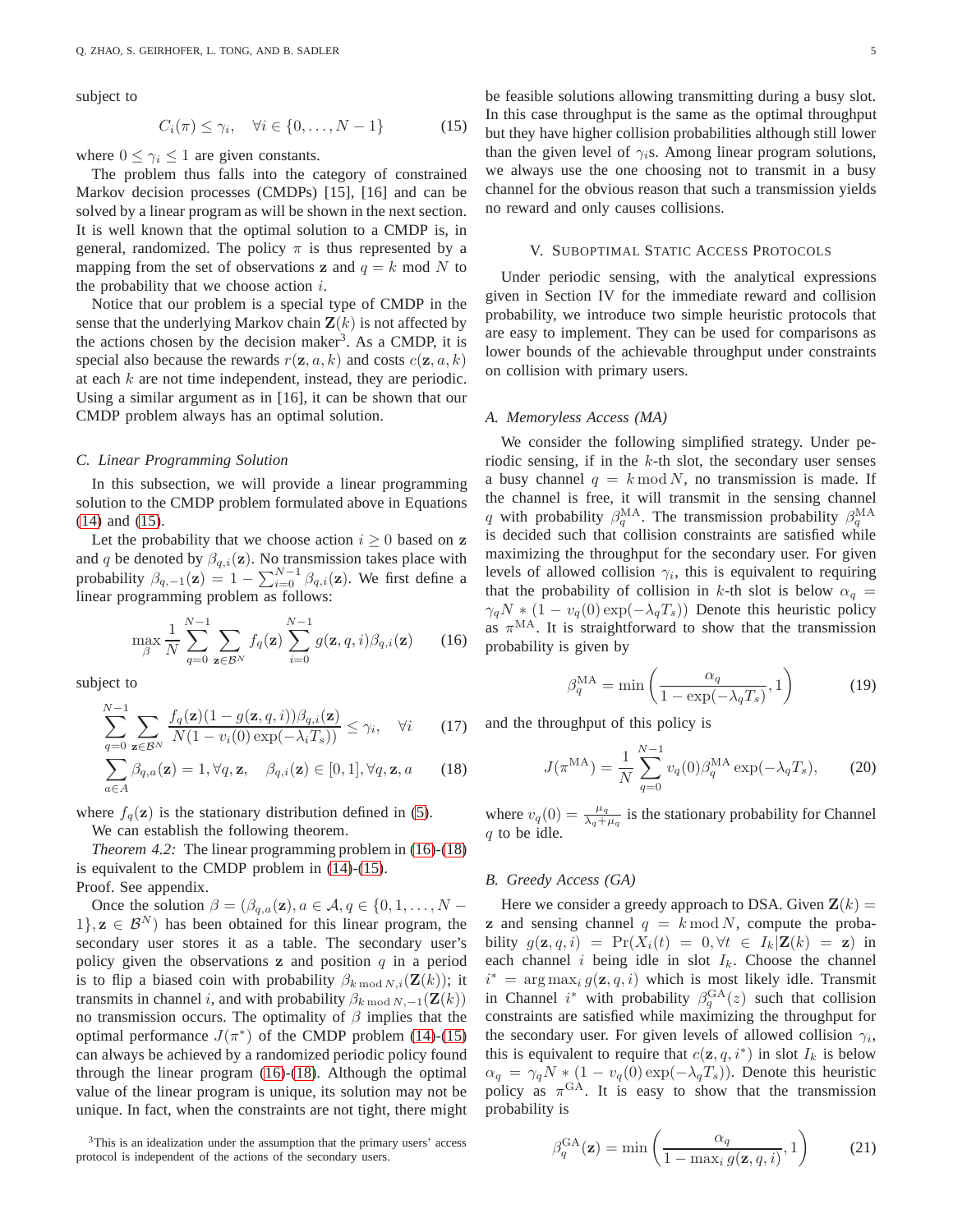and the throughput of this policy is

$$
J(\pi^{\text{GA}}) = \frac{1}{N} \sum_{q=0}^{N-1} \sum_{\mathbf{z} \in S} f_q(\mathbf{z}) \beta_q^{\text{GA}}(\mathbf{z}) \max_i g(\mathbf{z}, q, i).
$$
 (22)

<span id="page-5-0"></span>This strategy is similar to the greedy approach in [6].

#### VI. NUMERICAL EXAMPLES

In this section we present three numerical and simulation examples: one on the performance of the optimal policy under periodic sensing, the second on the robustness of the optimal policy against perturbations of primary users' traffic parameters, and the third on the robustness of the optimal policy in the presence of sensing errors.

In our experiments and calculations, the choices of  $\lambda$  and  $\mu$ are motivated from experiments conducted in [4]. In particular, the parameters are chosen based on a VoIP application ("Skype" conference call session) with three participating parties. The idle-times, although showing some heavy-tailed behavior, can be approximated by an exponential distribution with parameter  $\lambda^{-1} = 4.2$  ms. We assume  $\mu^{-1} = 1$  ms for the channel's busy period.

# *Example 1. Performance of the optimal policy under periodic sensing*

In this example, we focus on the case  $N = 6$  and consider the tendency of throughput increase as we loosen the interference constraints. By assuming a slot size  $T_s = 0.25$ ms, we obtain the throughput characteristics in Fig. [3](#page-5-1) and the collision probability (shown only for the first channel) in Fig. [4.](#page-5-2) We compare with a benchmark protocol that assumes full observability (FO) of all channels at the beginning of every slot<sup>4</sup>. Note that the MDP based on FO gives an upper bound on performance. Two other heuristic protocols, (MA and GA) described in Section [V,](#page-4-3) are also compared; they serve as lower bounds on throughput since they give feasible yet suboptimal solutions to the linear program.



<span id="page-5-1"></span>Fig. 3. Throughput of secondary user using optimal periodic sensing

We observe in Fig. [3](#page-5-1) that PS-OSA has the performance close to the upper bound (FO) when the constraint is tight, *viz.,*



<span id="page-5-2"></span>Fig. 4. The first primary user's collision probability with the secondary. The range of interference level is within the interval [0, 0.06] and  $\gamma = \gamma_i$ .

 $\gamma \in [0, 0.033]$ . The optimal PS-OSA matches that of the Full Observation (FO), and both curves grow linearly with the value of  $\gamma$ . In the region where  $\gamma$  becomes larger ( $\gamma \in [0.034, 0.05]$ ), there is a loss in the throughput of PS-OSA. When  $\gamma$  becomes large enough, the throughout PS-OSA matches that of the full observation again and approaches a maximum constant value.

The reason behind this trend can be intuitively understood as follows. When  $\gamma$  is small, the constraint on interference in each channel is so restrictive that the maximum achievable throughput is directly limited by the allowed level of collisions. The increase in throughput is proportional to the amount of relaxation in the level of the constraints. When  $\gamma$  is large, there is essentially no constraint on interference. In such a case, both PS-OSA and FO solve unconstrained problems whose solutions are insensitive of the value of  $\gamma$ .

Fig. [3](#page-5-1) also includes the performance of two suboptimal but simpler techniques. The GA protocol achieves 80% of the throughput of PS-OSA. One advantage of the heuristic lies in its simplicity when the strategy needs to adjust frequently in response to frequent changes in parameters of the primary channels. The MA protocol, on the other hand, seems too conservative by heavily penalizing a collision in the next slot.

Simulation results on collision probability shown in Fig. [4](#page-5-2) further support the above analysis. The first primary user's collision probability with the secondary user is equal to  $\gamma$ in the region  $\gamma \in [0, 0.039]$ , and less than  $\gamma$  in the region  $\gamma \in [0.04, 0.06]$ . The reason is that when  $\gamma$  is small, the throughput is limited by the restriction imposed by small collision probability with the primary user; when  $\gamma$  is large enough, the constraint on the first user is no longer active, by taking advantage of the transmission opportunity fully, the secondary user's throughput can be maximized. The maximal value of collision probability is below 1 because we assume that the secondary user never transmits in a channel sensed as busy.

# *Example 2. Robustness to parameter perturbations*

In this example, we evaluate the robustness of the optimal solution when the parameters of primary users deviate from their assumed norms. The setting of the experiment is the same as in Example 1 except we allow  $\pm 5\%$  deviations of

<sup>&</sup>lt;sup>4</sup>The full observation case is the standard CMDP problem that admits the same linear programming solution.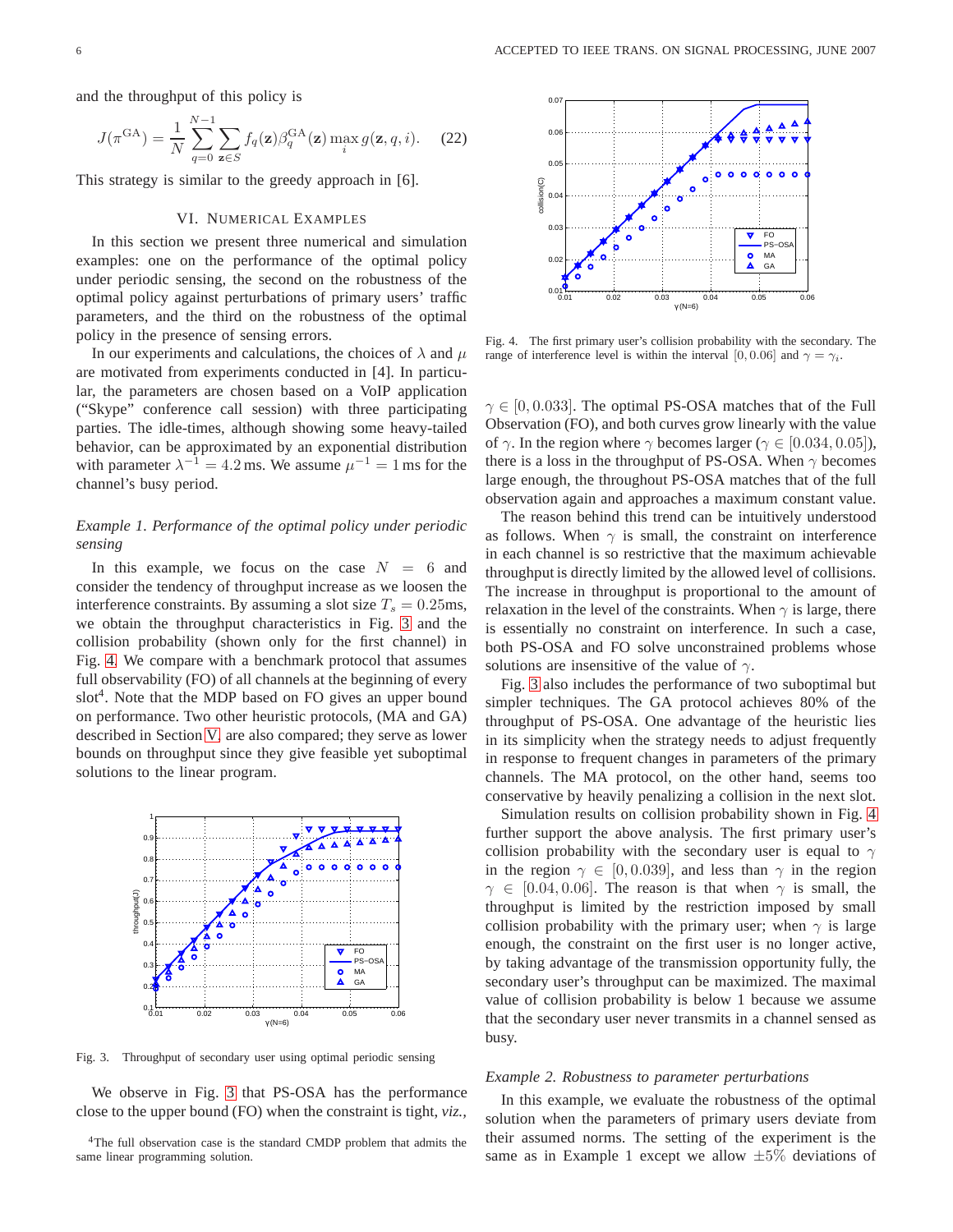$\lambda$ . Fig. [5](#page-6-0) and Fig. [6](#page-6-1) show the results for throughput and collisions, respectively. It is clear that both throughput and



<span id="page-6-0"></span>Fig. 5. The effect of primary user traffic parameter change on throughput



<span id="page-6-1"></span>Fig. 6. The effect of primary user traffic parameter change on collision probability

interference change slightly as the parameter  $\lambda$  increases or decreases slightly. It is also reasonable that  $\lambda^{-1}$  represents the average length of idle period, so the increase in  $\lambda$  leads to a decrease in length of idle period, resulting in lower throughput.

#### *Example 3. Robustness to traffic model*

In this example, we evaluate the robustness of the optimal solution when the Markovian traffic model is violated. Based on the analysis in [4], the following more realistic traffic model is used. The busy period is constant and equal to 1ms. The idle periods follow a mixture distribution

$$
F(t) = p_c F_c(t) + p_f F_f(t)
$$

where  $p_c = p_f = 0.5$ ,  $F_c(t)$  is the uniform distribution on the interval [0, 0.7 ms] and  $F_f(t)$  is the generalized Pareto distribution with parameter  $k = -0.255$  and  $\sigma = 0.01$ ,  $F_f(t) = 1 - \left(1 + \frac{kt}{\sigma}\right)^{-1/k}$ . The mean value of the idle time is 4.2 ms. The other experimental settings are the same as in Example 1. The simulation results for a total of 20,000 slots are shown in Fig. [7](#page-6-2) and Fig. [8](#page-6-3) where the Markovian benchmark is labeled as (Th). The non-Markovian curve is labeled as (NM).



<span id="page-6-2"></span>Fig. 7. The throughput for non-Markovian traffic model



<span id="page-6-3"></span>Fig. 8. The collision for non-Markovian traffic model

When the Markovian traffic model is violated, our simulation shows that the throughput only varies slightly. The difference is less than 4% over the region  $\gamma \in [0, 0.06]$ . There are about the same number of collisions over the region  $\gamma \in$ [0, 0.04] and less collisions over the region  $\gamma \in (0.04, 0.06]$ .

## *Example 4. Robustness to sensing errors*

In this example, we evaluate the robustness of the optimal solution when the channel sensing is not perfect. The probability of sensing the state of each channel correctly is 0.95. Other settings of the experiment are the same as in Example 1. The simulation results for a total of 20,000 slots are shown in Fig. [9](#page-7-0) and Fig. [10](#page-7-1) where the noiseless benchmark is labeled as (Th).

When observation noise is added, as expected, our simulation shows that the throughput (SN) decreases. The degradation caused by noise is less than 17% over the region  $\gamma \in$ [0.00, 0.03] and less than 6% over the region  $\gamma \in [0.03, 0.06]$ . Due to the sensing noise, the collisions increase to some extent. This may be problematic when the collision constraint is restrictive. One way to deal with this problem is to require tighter  $\gamma s$  in the linear program.

#### VII. CONCLUSION

We have considered the problem of sharing spectrum in the time domain by exploiting idle periods between bursty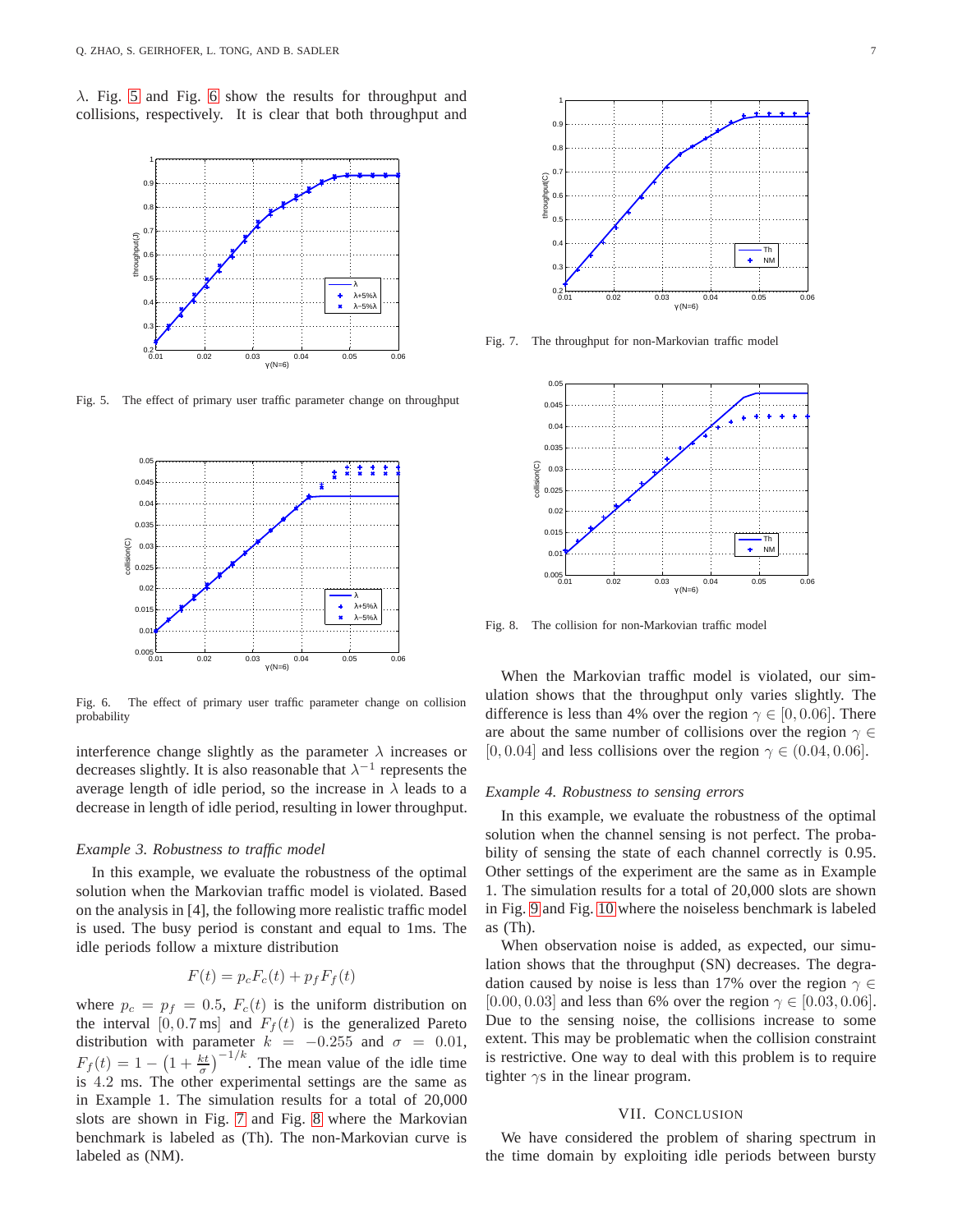

<span id="page-7-0"></span>Fig. 9. The effect of observation noise on throughput



<span id="page-7-1"></span>Fig. 10. The effect of observation noise on collision

transmissions of a primary user. By focusing on a periodic sensing scheme, we are able to formulate the problem as a constrained Markov decision process (CMDP), and find the optimal randomized control policy using a linear programming technique. We have also introduced two heuristic protocols which are easier to implement (without need to solve the linear program). We have evaluated the methods' performance numerically. Our results show that the periodic sensing, while limiting the set of admissible policies, is close to the best achievable performance when all channels can be sensed simultaneously.

We have omitted a number of issues in favor of a simpler presentation. Some of these issues can be easily addressed, but others require a more elaborate investigation. For example, the results of this paper can be easily generalized to the case when multiple channels can be sensed simultaneously [17], resulting in improved performance. We have also examined how performance improves with the increase of the number of sensing channels. The framework considered in this paper is also sufficiently general to include other reward and cost functions for specific applications.

The models considered in this paper, though analytically tractable, have limitations. The Markovian traffic assumption may not be sufficiently accurate, and more general traffic models are preferred. We have not considered formally the presence of sensing error except that we have used simulation to demonstrate the robustness of the optimal PS-OSA. To this end, the modeling considered in [5] and the ideas presented in [9] are most relevant. The presence of more than two secondary users is not treated in this paper, which requires the modeling of contention. There are also practical protocol issues of synchronization and the estimation and tracking of the traffic parameters. These are topics for further investigation.

#### VIII. APPENDIX

Before we present the proofs of results, let us introduce a notation  $\varphi(i, k)$  which will be used frequently below. Define  $\varphi(i, k)$  as the slot index where channel i was last sensed before the  $k$ -th slot. As a convention, if channel  $i$  is sensed at  $kT_s$ , we assume  $\varphi(i, k) = k$ . With this notation,  $Z_i(k) =$  $X_i(\varphi(i,k)T_s)$ . It is clear that  $\tau(i,k)+\varphi(i,k) = k$  since  $\tau(i,k)$ is the number of time slots passed at time  $kT<sub>s</sub>$  since the last sensing was made in channel i. So we can determine  $\varphi(i, k)$ as  $\varphi(i,k) = k - \tau(i,k \mod N) = k - [(N+q-i) \mod N].$ **Proof of Theorem [3.1](#page-2-3)**: Note that process  $Z(k)$  starts at time N. Thus we need to prove [18]

$$
Pr(\mathbf{Z}(k+1)|\mathbf{Z}(k),\ldots,\mathbf{Z}(N)) = Pr(\mathbf{Z}(k+1)|\mathbf{Z}(k)).
$$
 (23)

<span id="page-7-2"></span>In fact, for  $k + 1$ , with  $k \ge N - 1$ , sensing channel is  $q' =$  $k + 1$  mod N. Note, our process starts from time  $k = N$ . Since only this channel's state is updated,  $\mathbf{Z}(k+1)$  should be different from  $\mathbf{Z}(k)$  in only the q'-th component. The q'-th component of  $\mathbf{Z}(k+1)$  is  $X_{q'}((k+1)T_s)$ . Thus, we have

$$
\Pr(\mathbf{Z}(k+1)|\mathbf{Z}(k),\ldots,\mathbf{Z}(N))\\=\Pr(X_{q'}((k+1)T_s)|\mathbf{Z}(k),\ldots,\mathbf{Z}(N)),
$$

if for all  $i \neq q'$ ,  $Z_i(k + 1) = Z_i(k);$ 

$$
Pr(\mathbf{Z}(k+1)|\mathbf{Z}(k),\ldots,\mathbf{Z}(N))=0,
$$
\n(24)

otherwise. Due to the independency of channels, we have

$$
\Pr(\mathbf{Z}(k+1)|\mathbf{Z}(k),\ldots,\mathbf{Z}(N))
$$
  
= 
$$
\Pr(X_{q'}((k+1)T_s)|X_{q'}(\varphi(i,k)T_s),\ldots,X_{q'}(\varphi(i,N)T_s)),
$$

if  $\forall i \neq q', Z_i(k+1) = Z_i(k)$ . Recall that  $\tau(i,k) \leq N -$ 1) is the number of slots passed at time  $kT<sub>s</sub>$  since the last observation in channel  $i$ . Furthermore, since every channel is Markovian, we have

$$
\Pr(X_i((k+1)T_s)|X_i(\varphi(i,k)T_s),\ldots,X_i(\varphi(i,N)T_s))
$$
  
= 
$$
\Pr(X_i((k+1)T_s)|X_i(\varphi(i,k)T_s)),\forall i.
$$

This implies that Eq. [\(23\)](#page-7-2) holds.

The above discussion also enables us to reduce the determination of the transition probability

$$
Pr(\mathbf{Z}(k+1) = \mathbf{z}'|\mathbf{Z}(k) = \mathbf{z})
$$

to the determination of

$$
Pr(X_{q'}(\varphi(q',k+1)T_s) = z'_{q'}|X_{q'}((\varphi(',k))T_s) = z_{q'}).
$$

This turns out can be done since for continuous Markov Chains  $X_i(t)$  with parameters  $\lambda_i$  (idle) and  $\mu_i$  (busy), we can obtain expressions of  $Pr(X_i(t_2) = z'_i | X_i(t_1) = z_i)$  for all  $t_2 \ge t_1$ .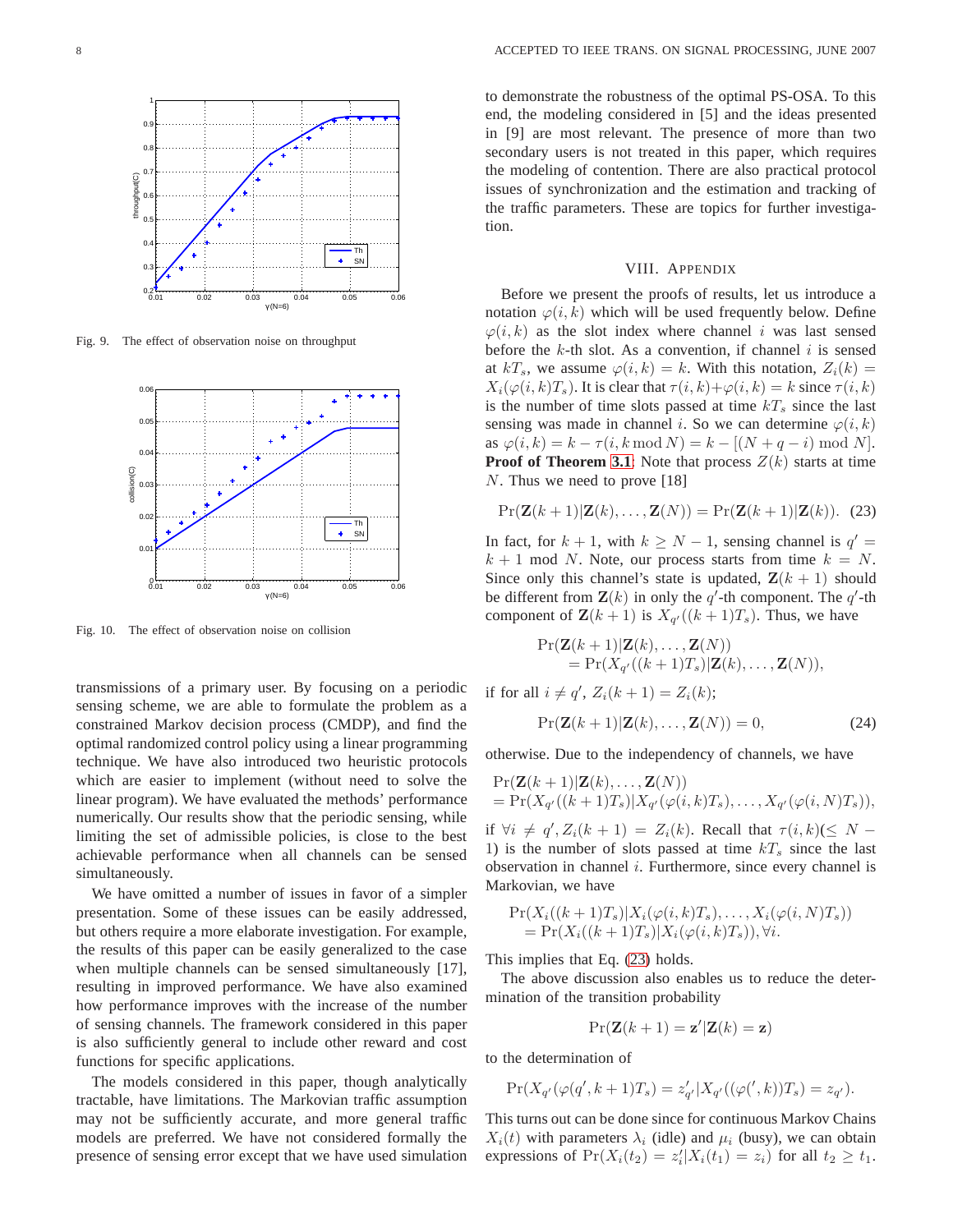Let the transition rate matrix for each channel be  $Q_i$ , then we have

$$
\mathbf{Q}_i = \begin{pmatrix} -\lambda_i & \lambda_i \\ \mu_i & -\mu_i \end{pmatrix} \tag{25}
$$

<span id="page-8-2"></span>The matrix exponential  $\exp(\mathbf{Q}_i t)$  evaluates to be

$$
\exp(\mathbf{Q}_i t) = \begin{bmatrix} \frac{\lambda_i}{\lambda_i + \mu_i} (1 - \exp(-(\lambda_i + \mu_i)t)) & \frac{\lambda_i}{\lambda_i + \mu_i} (1 - \exp(-(\lambda_i + \mu_i)t)) \\ \frac{\mu_i}{\lambda_i + \mu_i} (1 - \exp(-(\lambda_i + \mu_i)t)) & 1 - \frac{\mu_i}{\lambda_i + \mu_i} (1 - \exp(-(\lambda_i + \mu_i)t)) \end{bmatrix}
$$
\n(26)

Then for  $z'_i, z_i \in \{0, 1\}$ , we have

$$
Pr(X_i(\varphi(i, k+1)T_s) = z'_i | X_i(\varphi(i, k)T_s) = z_i)
$$
  
= 
$$
[exp(\mathbf{Q}_i(\varphi(i, k+1) - \varphi(i, k))T_s)]_{(z_i, z'_i)}.
$$

For the special case  $i = q'$ , channel q' is sensed at slot  $I_{k+1}$ , thus  $\varphi(q', k+1) = k+1$ . Furthermore, since we are carrying out periodic sensing with period length being  $N$  slots,  $\varphi(q',k) = k + 1 - N$ . Thus, we have

$$
\varphi(q', k+1) - \varphi(q', k) = N.
$$

As a result, we can establish that

$$
Pr(X_{q'}(\varphi(q',k+1)T_s) = z'_i | X_{q'}(\varphi(q',k)T_s) = z_i)
$$
  
= 
$$
[\exp(\mathbf{Q}_{q'}NT_s)]_{(z_i,z'_i)}.
$$

The proof is completed.  $\Box$ 

**Proof of Theorem [3.2](#page-3-4)**: The steady-state probabilities of the observations generated by periodic sensing  $\mathbf{Z}(pN + q)$ ,  $p =$ 1, 2, ..., for any  $q \in \{0, 1, ..., N - 1\}$  are given by

$$
f_q(\mathbf{z}) = \lim_{P \to \infty} \frac{1}{P} f_q^P(\mathbf{z}), \tag{27}
$$

<span id="page-8-0"></span>where  $f_q^P(\mathbf{z})$  represents the number of times  $\mathbf{z}$  appears in the sequence  $\{Z(pN + q), p = 1, ..., P\}.$ 

The existence of [\(27\)](#page-8-0) is guaranteed for all q and  $z \in \mathcal{B}^N$ since Markov chains  $\mathbf{Z}(pN+q)$ ,  $p = 1, 2, \dots$ , are irreducible and aperiodic. In fact, we have transition probability

$$
\Pr(\mathbf{Z}(pN + q + N) = \mathbf{z}'|\mathbf{Z}(pN + q) = \mathbf{z})
$$
an  
=  $\prod_{i=0}^{N-1} \Pr(X_i(N + \varphi(i, pN + q)T_s) = z'_i|X_i(\varphi(i, pN + q)T_s) = z_i)$   
=  $\prod_{i=0}^{N-1} [\exp(\mathbf{Q}_iNT_s)]_{(z_i, z'_i)},$ 

where the second equality is due to the periodicity of indices  $\tau(i, k)$ , the first equality is due to independent of the primary user processes  $X_i$ . This implies  $Pr(\mathbf{Z}(pN + q + N)) =$  $\mathbf{z}'|\mathbf{Z}(pN+q) = \mathbf{z}) > 0$  for all pairs of vectors  $\mathbf{z}', \mathbf{z} \in \mathcal{B}^N$ . In terms of chain structure,  $\mathbf{Z}(pN + q)$ , this means that all states are immediately reachable from each state, thus the chain is irreducible and aperiodic. Furthermore, based the transition probability expression, we can derive the stationary distribution  $f_q$  in product form as

$$
f_q(\mathbf{z}) = \prod_{i=0}^{N-1} (1_{[z_i=0]}v_i(0) + 1_{[z_i=1]}v_i(1)), \qquad (28)
$$

<span id="page-8-1"></span>where  $1_{[ \cdot ]}$  denotes the indicator function and

$$
v_i(0) = \frac{\mu_i}{\lambda_i + \mu_i}, \quad v_i(1) = \frac{\lambda_i}{\lambda_i + \mu_i}.
$$
 (29)

In fact, it is not hard to show that  $f_q$  is an invariant distribution of the sequences  $\mathbf{Z}(pN + q)$ ,  $p = 1, 2, \ldots$ , for all  $q \in$ 

 $\{0, 1, \ldots, N-1\}$ . It is interesting to note from Eq. [\(28\)](#page-8-1) that the stationary distributions  $f_q(z)$  are identical for all q. This is intuitive: the processes of all primary user channels are stationary, as a result the distribution of the observation made by the secondary user should not depend on the specific time in a period.  $\square$ 

**Proof of Theorem [4.1](#page-3-5)**: Observe that

$$
Z_i(k) = X_i(\varphi(i,k)T_s),
$$

an analytical expression for the reward is derived as follows

$$
r(\mathbf{z}, a, k) = \Pr(X_i(t) = 0, \forall t \in I_k | X_i(\varphi(i, k)T_s) = z_i))
$$
  
= 
$$
\Pr(X_i(t) = 0, \forall t \in I_k | X_i(kT_s) = 0, X_i(\varphi(i, k)T_s) = z_i)
$$
  

$$
\cdot \Pr(X_i(kT_s) = 0 | X_i(\varphi(i, k)T_s) = z_i)
$$
  
= 
$$
\Pr(X_i(t) = 0, \forall t \in I_k | X_i(kT_s) = 0)
$$
  

$$
\cdot \Pr(X_i(kT_s) = 0 | X_i(\varphi(i, k)T_s) = z_i)
$$
  
= 
$$
\exp(-\lambda_i T_s) [\exp(\mathbf{Q}_i \tau(i, k)T_s)]_{(z_i, 0)}
$$
  
= 
$$
\exp(-\lambda_i T_s) [\exp(\mathbf{Q}_i \tau(i, q)T_s)]_{(z_i, 0)}
$$
 (30)

where recall that the subscript notation  $[\exp(\mathbf{Q}_i t)]_{(z_i,0)}$  indicates the transition probability form state  $z_i$  to 0 in channel i (over time t) and  $q = k \text{ mod } N$ .

If we introduce a table q indexed by  $z, q, i$ ,

$$
g(\mathbf{z}, q, i) = \exp(-\lambda_i T_s) \left[ \exp(\mathbf{Q}_i \tau(i, q) T_s) \right]_{(z_i, 0)}, \quad (31)
$$

then based on Equation [\(26\)](#page-8-2), we have

$$
g(\mathbf{z}, q, i) = \exp(-\lambda_i T_s) \left( \frac{\mu_i}{\lambda_i + \mu_i} + \left( 1_{[z_i=0]} \frac{\lambda_i}{\lambda_i + \mu_i} - 1_{[z_i=1]} \frac{\mu_i}{\lambda_i + \mu_i} \right) \cdot \exp(-(\lambda_i + \mu_i) \tau(i, q) T_s) \right)
$$
\n(32)

for  $i = \{0, \ldots, N-1\}$ , the immediate reward and cost in  $k$ -th slot can be analytically evaluated by

$$
r(\mathbf{z}, a, k) = \begin{cases} g(\mathbf{z}, k \mod N, a), & a \ge 0 \\ 0, & a = -1 \end{cases}
$$
 (33)

nd

$$
c(\mathbf{z}, a, k) = \begin{cases} 1 - g(\mathbf{z}, k \mod N, a), & a \ge 0 \\ 0, & a = -1 \end{cases}
$$
 (34)

 $\Box$ 

**Proof of Theorem [4.2](#page-4-4)**: The proof is based on the application of the existing CMDP theory [16]. Compared with the standard CMDP formulation, our model in Eq. [\(14](#page-3-2)[,15\)](#page-4-0) has two major differences. One difference is that the reward function  $r(\mathbf{z}, a, k)$  and the cost function is  $c(\mathbf{z}, a, k)$  are periodic instead of constant for a given state and action pair  $(z, a)$ . However, if we extend state vector to include the position in a period,  $q = k \mod N$ , we will obtain a recurrent Markov chain with time invariant reward and cost. The other difference is that our constraints are not in form of a time average. This difference is superficial in the sense that we can view  $C_i(\pi)$  as

$$
\lim_{K \to \infty} \frac{\sum_{k=1}^{K} \mathcal{E}c(\mathbf{Z}(k), i, k) \Pr(A_k = i | \pi, \mathbf{Z}(k), k) / K}{\mathcal{E}B_i(K) / K}
$$

and note that the limit  $\lim_{K\to\infty} EB_i(K)/K$  always exist (=  $1 - v_i(0) \exp(-\lambda_i T_s)$ ). So, if we redefine the state as  $(\mathbf{z}, q)$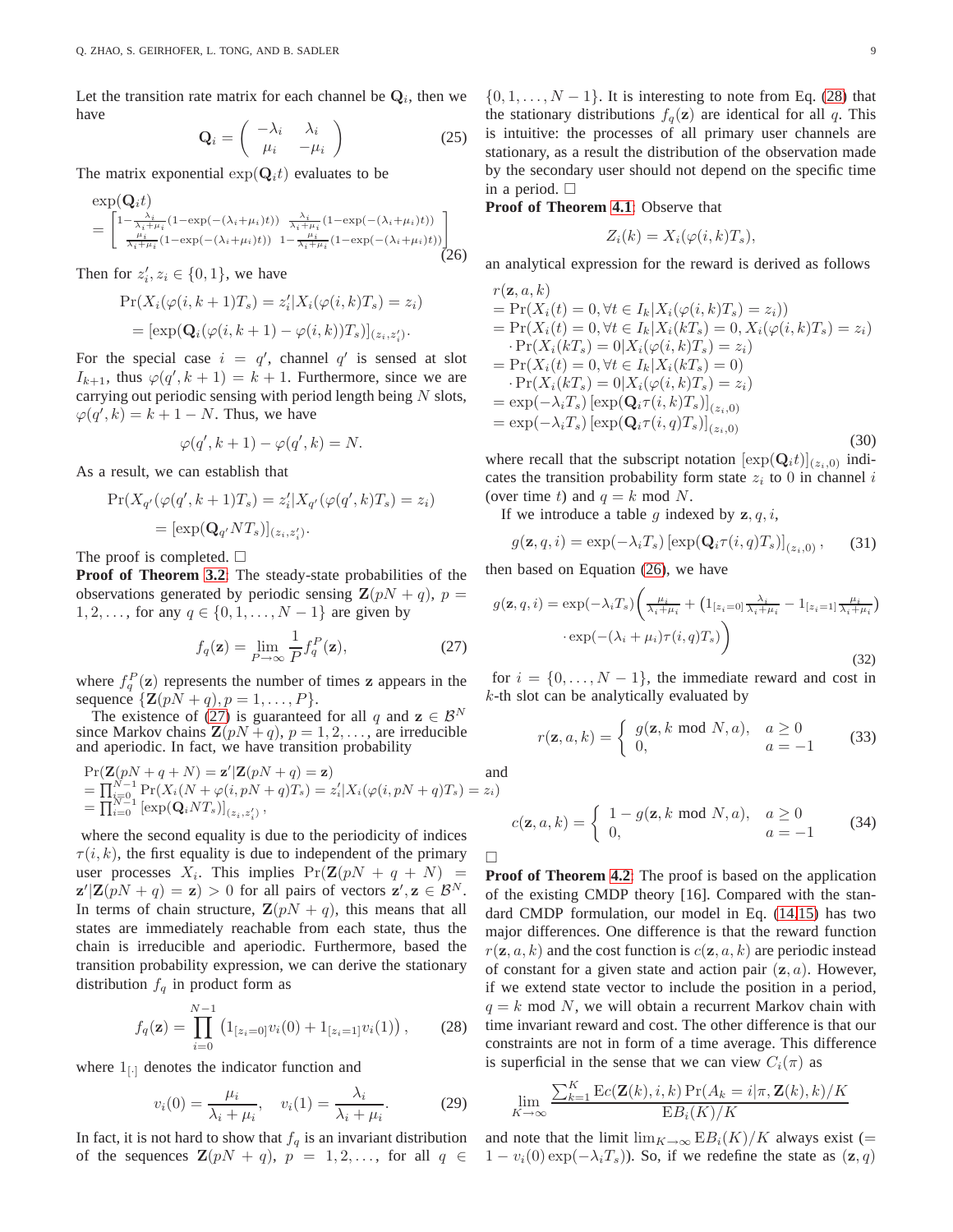and the constants in the right hand of the constants as  $\gamma_i(1$  $v_i(0) \exp(-\lambda_i T_s)$ , we can convert our CMDP problem to the standard form of CMDP formulation in [16]. According to CMDP theory, when the state and action space are both finite, for unichain (including recurrent) chains, the optimal value is always achieved at some "stationary" randomized policy. Here stationary is in terms of the extended state space which means periodicity in the original state space.

First we show the optimal throughput of our CMDP is no greater than that of the optimal value of the LP. Let us consider a fixed optimal periodic policy  $\pi^*$  of the CMDP. If we classify transmissions according to the position  $q$  in a period, the objective function in Eq.[\(14\)](#page-3-2) can then be written in form of

$$
J(\pi^*) = \lim_{P \to \infty} \frac{\sum_{p=1}^{P} \sum_{q=0}^{N-1} E_{\pi^*} r(\mathbf{Z}(pN+q), A_{pN+q}, pN+q)}{PN+q}.
$$

Denote  $\beta_{q,a}^{\pi^*,P}(\mathbf{z}) \in [0,1]$  as the frequency of action  $a \in$ A chosen by  $\pi^*$  in slot  $I_{pN+q}$  when the observed value of  $\mathbf{Z}(pN + q)$  equals to  $\mathbf{z} \in \mathcal{B}^N$  in a sample path with  $p =$  $1, 2, \ldots, P$ . In other words,

<span id="page-9-0"></span>
$$
\beta_{q,a}^{\pi^*,P}(\mathbf{z}) = P^{-1} \sum_{p=1}^P \Pr(A_{pN+q} = a | \mathbf{Z}(pN+q) = \mathbf{z}, \pi^*).
$$
\n(35)

According to CMDP theory, for the chosen policy, the frequency  $\lim_{P\to\infty} \beta_{q,a}^{\pi^*,P}(\mathbf{z})$  of the state-action pair  $(\mathbf{z}, q, a)$ exists. Let us denote collectively these frequencies as

$$
\beta^{\pi^*} = (\beta^{\pi^*}_{q,a}(\mathbf{z}), a \in \mathcal{A}, q \in \{0, 1, \dots, N-1\}, \mathbf{z} \in \mathcal{B}^N)).
$$

Given a position  $q$  in one sensing period  $N$ , under policy  $\pi^*$ , for the process  $\mathbf{Z}(pN+q)$ ,  $p = 1, 2, ..., P$ , the expected total number of successful transmission

$$
\sum_{p=1}^{P} \mathbf{E}_{\pi^*} r(\mathbf{Z}(pN+q), A_{pN+q}, pN+q)
$$

equals to

$$
\sum_{p=1}^{P} \sum_{\mathbf{z} \in \mathcal{B}^{N}} \sum_{i=0}^{N-1} g(\mathbf{z}, q, i) \cdot \Pr(\mathbf{Z}(pN + q) = \mathbf{z})
$$
  
\n
$$
\cdot \Pr(A_{pN+q} = i | \mathbf{Z}(pN + q) = \mathbf{z}, \pi^{*})
$$
  
\n
$$
= \sum_{\mathbf{z} \in \mathcal{B}^{N}} \sum_{i=0}^{N-1} g(\mathbf{z}, q, i) \cdot \sum_{p=1}^{P} \Pr(\mathbf{Z}(pN + q) = \mathbf{z})
$$
  
\n
$$
\cdot \Pr(A_{pN+q} = i | \mathbf{Z}(pN + q) = \mathbf{z}, \pi^{*}
$$
\n(36)

<span id="page-9-1"></span>Since the sensing results on primary users are not affected by the transmission policy of the secondary user. Assume the processes of primary users are in stationary states at the beginning, that is,  $X_i(0)$  has the distribution

$$
v_i = (v_i(0), v_i(1)),
$$

where

$$
v_i(0) = \frac{\mu_i}{\lambda_i + \mu_i}
$$

and

$$
v_i(1) = \frac{\lambda_i}{\lambda_i + \mu_i}.
$$

Then we have

$$
v_i \mathbf{Q}_i = v_i
$$

and

$$
v_i \exp(\mathbf{Q}_i t) = v_i.
$$

and

As a result,

$$
\Pr(X_i(t) = 1) = v_i(1)
$$

 $Pr(X_i(t) = 0) = v_i(0)$ 

for all  $t \geq 0$ . Especially, we have

$$
Pr(X_i(\varphi(i,k)T_s) = 0) = v_i(0)
$$

and

$$
Pr(X_i(\varphi(i,k)T_s) = 1) = v_i(1)
$$

for all  $k \geq N$ . Since the processes of primary user channels are independent, for any given  $z \in \mathcal{B}^N$ , we have

$$
\Pr(X_i(\varphi(i,k)T_s) = z_i, \forall i = 0, 1, ..., N - 1) \n= \prod_{i=0}^{N-1} \Pr(X_i(\varphi(i,k)T_s) = z_i).
$$

It then follows from Eq. [\(28\)](#page-8-1) and

$$
Pr(\mathbf{Z}(pN + q) = \mathbf{z}) = Pr(X_i(\varphi(i, pN + q)T_s) = z_i, \forall i)
$$

that

).

$$
Pr(Z(pN + q) = \mathbf{z}) = f_q(\mathbf{z})
$$

for all  $p = 1, 2, \ldots$  Furthermore we establish from Eq.[\(35\)](#page-9-0) that Eq.[\(36\)](#page-9-1) can be rewritten as

$$
\sum_{\mathbf{z}\in\mathcal{B}^N}\sum_{i=0}^{N-1}g(\mathbf{z},q,i)\cdot f_q(\mathbf{z})\cdot\beta_{q,i}^{\pi^*,P}(z)\cdot P\tag{37}
$$

As a result, the asymptotical transmission rate under policy  $\pi^*$  at the position q in a period is given by

$$
\lim_{P \to \infty} \sum_{p=1}^{P} \mathbf{E}_{\pi*} r(\mathbf{Z}(pN+q), A_{pN+q}, pN+q)/P
$$
  
= 
$$
\sum_{\mathbf{z} \in \mathcal{B}^N} \sum_{i=0}^{N-1} g(\mathbf{z}, q, i) \cdot f_q(\mathbf{z}) \cdot \beta_{q,i}^{\pi^*}(\mathbf{z}).
$$

Thus sum over  $q$ , we have

$$
J(\pi^*)
$$
  
=  $N^{-1} \sum_{q=0}^{N-1} \sum_{\mathbf{z} \in \mathcal{B}^N} \sum_{i=0}^{N-1} g(\mathbf{z}, q, i) \cdot f_q(\mathbf{z}) \beta_{q, i}^{\pi^*}(\mathbf{z}).$ 

Similarly to previous derivations, the constraints on secondary user's interference to primary users in individual channel can be converted to the following inequalities

$$
N^{-1} \sum_{q=0}^{N-1} \sum_{\mathbf{z} \in \mathcal{B}^N} f_q(\mathbf{z}) (1 - g(\mathbf{z}, q, i)) \beta_{q,i}(\mathbf{z})
$$
  
\$\leq \gamma\_i (1 - v\_i(0) \exp(-\lambda\_i T\_s)), \quad \forall i\$,

where  $v_i(0) = \frac{\mu_i}{\lambda_i + \mu_i}$ . In fact, for policy  $\pi^*$ , we have

$$
C_i(\pi^*)
$$
  
=  $\lim_{K \to \infty} \frac{\sum_{k=1}^{K} \mathbf{E}c(\mathbf{Z}(k), i, k) \Pr(A_k = i | \pi^*, \mathbf{Z}(k), k)}{\mathbf{E}B_i(K)}$   
=  $\lim_{K \to \infty} \frac{K^{-1} \sum_{k=1}^{K} \mathbf{E}c(\mathbf{Z}(k), i, k) \Pr(A_k = i | \pi^*, \mathbf{Z}(k), k)}{\mathbf{E}B_i(K)/K}$   
=  $\frac{N^{-1} \sum_{q=0}^{N-1} \sum_{\mathbf{z} \in \mathcal{B}^N} f_q(\mathbf{z})(1 - g(\mathbf{z}, q, i)) \beta_{q, i}^{T^*}(\mathbf{z})}{1 - v_i(0) \exp(-\lambda_i T_s)}.$ 

Now put everything together, we have verified that  $\beta^{\pi^*}$  is a feasible solution to our linear programming problem defined in Eqs. [\(16](#page-4-1)[,18\)](#page-4-2).

Second, we will show that the optimal value of the linear programming problem is no greater than that of the CMDP.